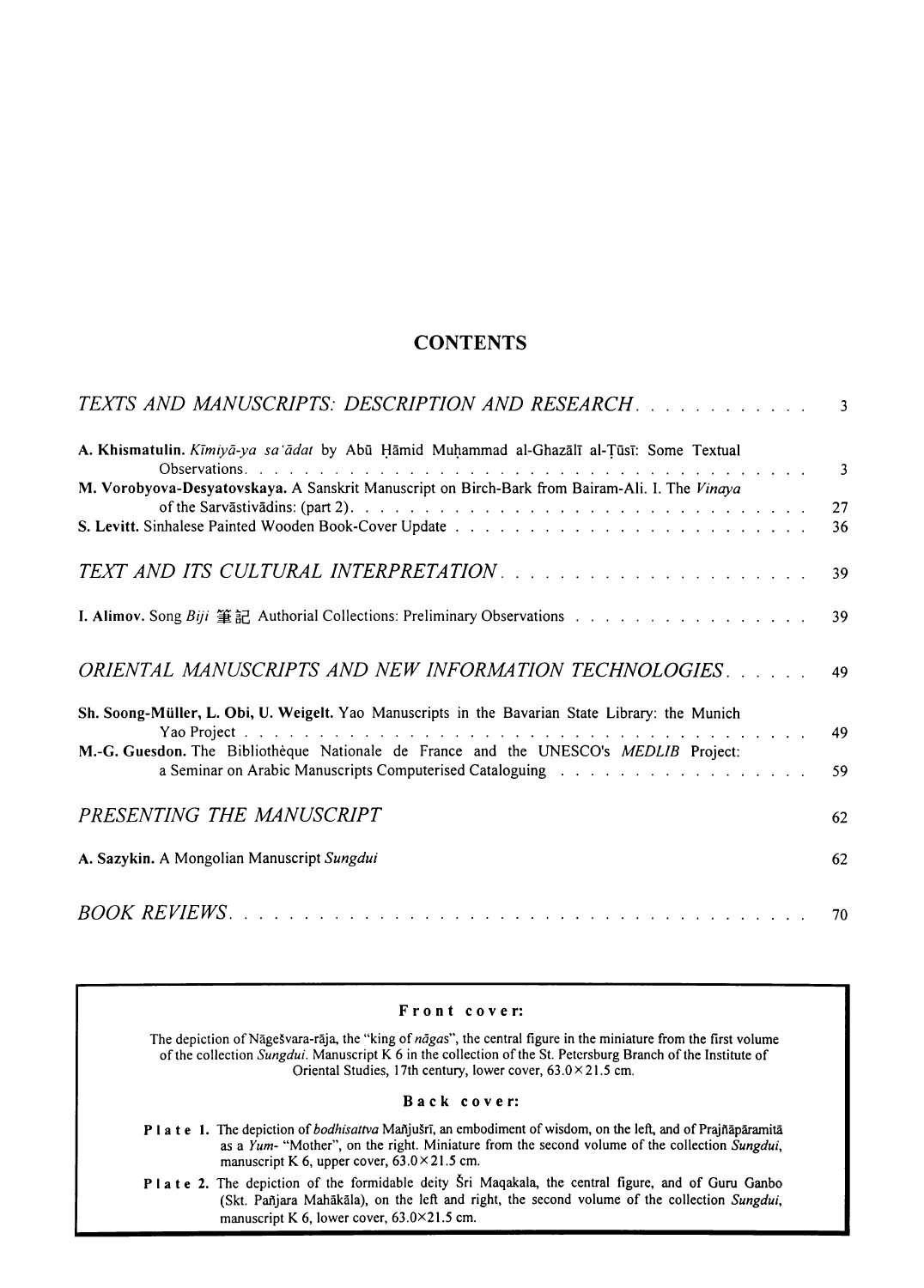RUSSIAN ACADEMY OF SCIENCES THE INSTITUTE OF ORIENTAL STUDIES ST. PETERSBURG BRANCH



# Manuscripta Orientalia

## $\sqrt{n}$ ternational  $\rightarrow$ ournal for  $O$ riental Manuscript  $\mathcal R$ esearch

Vol. 5 No. 3 September 1999



## $76$ ESA St. Petersburg-Gelsinki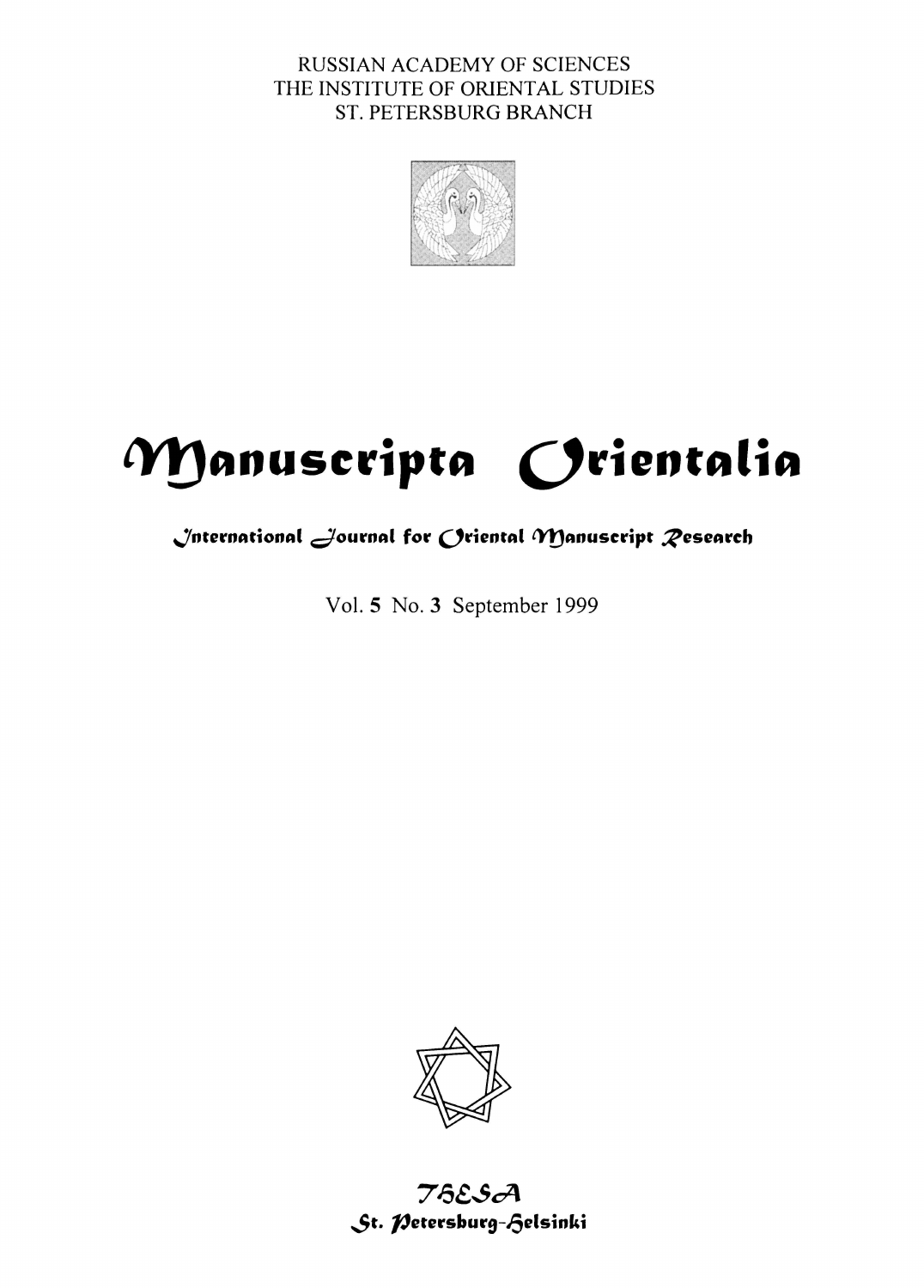## *BOOK REVIEWS*

T. Vinogradova. *A Ritual for Expelling Ghosts: a Relig*ious Classic of the Yi Nationality in the Liangshan Pre*fecture, Sicliua11.* Taipei: Taipei Ricci Institute, 1998,  $v$ —xxx, pp. 613, colour photographs.

The Yi (Yizu) are one of the peoples who populate the south of China. Seven million Yizu live compactly in the south-west provinces of Sichuan, Yunnan, and Guizhou. The Yizu language belongs to the Tibeto-Burmese family of languages and has its own script. Y izu is an ancient people. Already in the third-sixth centuries, the Chinese singled out among the natives of the Yangtze river basin the *man*  barbarians, a part of whom were apparently the ancestors of the Yizu. Among the non-Han peoples who lived in the state of Nanzhao in the eighth---ninth centuries, were also ancient Yizu. The history of the Yizu was a constant struggle with the ethnic Han Chinese for survival, national selfidentification, and the preservation of their own culture.

Little is known of Yizu culture. Despite their undoubted significance, purely ethnographic field studies ignored texts in the Yi language. Until recently, facsimiles of only a few Yizu manuscripts had been published from the collection of the well-known Austrian scholar Joseph Franz Rock<sup>1</sup>. These editions, however, lack any commentaries aside from "technical" descriptions of the scrolls themselves, and are accessible only to those who can read the Yi language.

The constantly growing interest of both Chinese and Western scholars in the culture and religion of the Yizu<sup>2</sup> could no longer tolerate this omission. The enormous project undertaken by the Taipei Ricci Institute to collect and translate religious texts in the Yi language attempts for the first time to fill this gap. An annotation indicates that the aim of the edition is to aid scholars in forming a complete picture of the religious ideas of the Yizu.

The case with the religious texts of the Yizu is indeed unique, since they were created and recorded directly by those who performed the rituals, the bimo-priests. Simo texts on a single subject  $-$  the expulsion of spirits  $-$  were selected for the edition under review here.

The published texts are preceded by the Introduction in English by Benoit Vermander and its Summary in Chinese by the same author. There is also a Summary in Chinese by Barno Ayi. They tell of the vast preparatory work completed largely by members of the Meigu Center for the Study of Simo Culture and the Lianshang Ethnic Research Institute (China). The contributions of the chief archivist and collector, Ggahxat Shyxzzi, copyist Jiphly Tiexssyr, chief translator Motsi Cyhox, and consultant, Prof. Stevan Harrell of Washington University are indicated. Information about the Yi people and their religion is also provided. Yi is not the the Yi's own name for themselves, nor is it the traditional Chinese term for them. Benoit Vermander writes of the rumours according to which the character designating Yi was the personal creation of Mao Zedong, who substituted it for another character with the same reading that simply meant "barbarian". Before Mao, the Yizu were known as Nuosu or Luoluo. They display a significant degree of diversity as a people, speaking six dialects, two of which are closer to the Sisu and Lahu languages than to Yi. One of the dialects has been chosen as the standard for the Yi language and is taught in schools.

The book presents texts by bimo who lived on a single territory. It remains unclear how representative they are of the Yi as a whole, especially since there is evidence that many traditions and superstitions were interpreted variously by the inhabitants of various villages.

In describing the religion of the Yizu, Benoit Vermander does not term it "primitive", as it represents the result of extended development, of the people. This religion attaches great importance to the written word, and has undergone continuous development as it came into contact with various Han and Tibetan cults.

In the religious system of the Yizu, the bimo are not the only priests; there are also so-called *sunis,* shamans who are not connected with the written tradition. They are invited to less significant occasions than the bimo. The existence of the *sunis,* along with many superstitions, seems to give reason to assume that the bimo's beliefs as reflected in the texts may not represent the actual religion of the Yi.

Benoit Vermander provides a rather schematic description of what he calls the "theology of the bimo". A certain doctrine of "three souls" exists, but ordinary Yizu could not clearly explain to the scholar the basic sense of the doctrine. These spirits which inhabit the universe are unusually rapacious; the goal of all rituals is to defend the soul from the danger of being devoured, as the soul is like flesh for the spirits.

<sup>1</sup>*Verzeichnis der Orientalischen Handschriften in Deuteschland.* Bd. 7, beschrieben von Klaus L. Janert. T. 4: *Nachihandschriften* 

See The First International Conference on Yi Studies (Seattle, 1995). Also, the second international conference on Yi studies was carried out in Trier (June, 1998).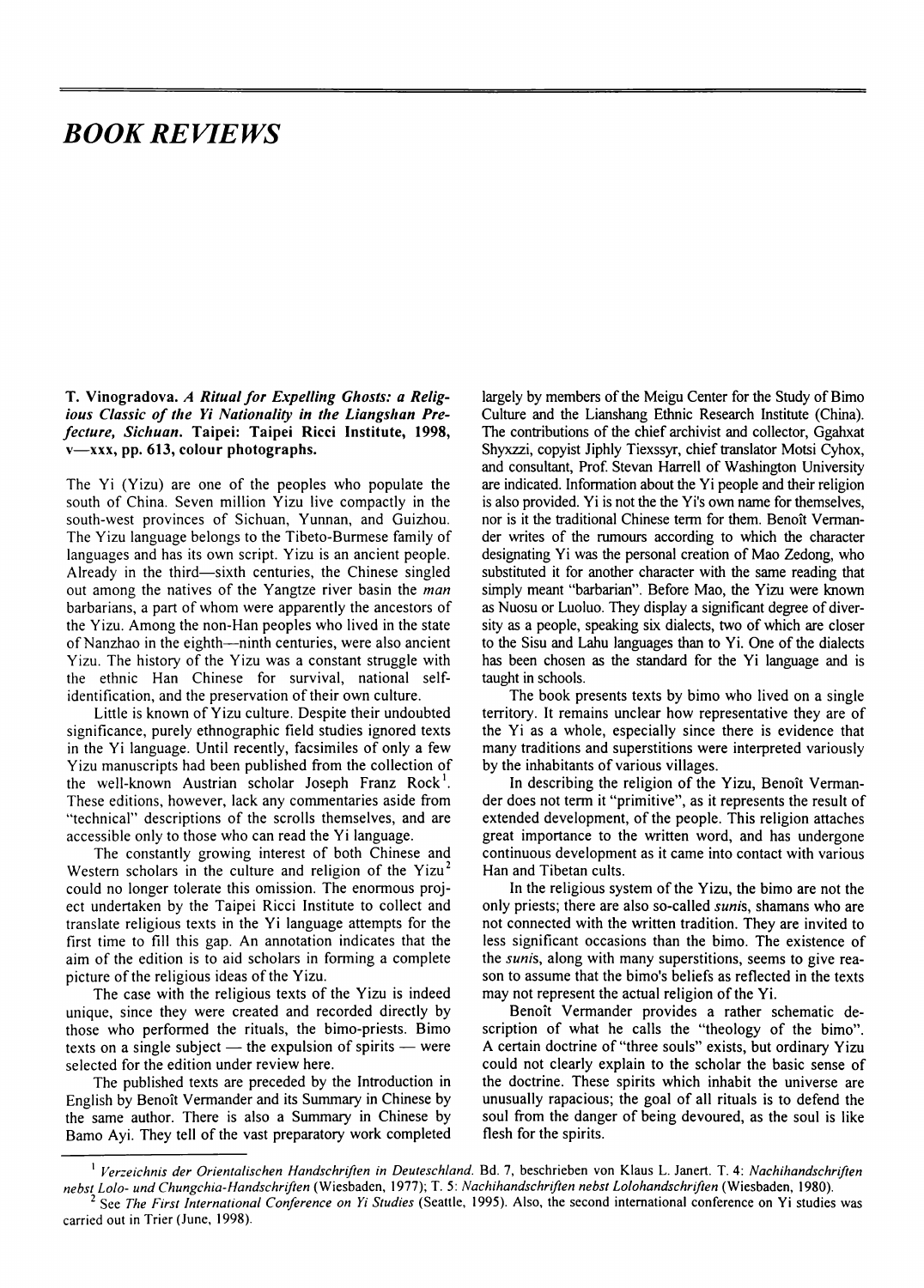The cult of ancestors is well developed and demands offerings. The ancestors are no less rapacious than the evil spirits, and one must feed them as well. Burial rituals are of great significance  $-$  the cremation of the deceased is understood as a ritual offering of flesh. After cremation, a bamboo "soul" is prepared which is then dispatched to the ancestors. This is the most important ritual. Cremation and the rituals associated with it are the key to understanding the Yizu religion.

Noting that the description of the rituals themselves is not his task, Benoit Yermander offers ideas for future research in the light of the published bimo texts: the study of Yizu genealogy, comprehensive research into ritual texts and practices, the analysis of examples from daily life, the collection of stories and legends and comparisons with the folklore of other ethnic groups.

The analysis and description of the published texts are the subject of the Chinese Foreword, written by Prof. Bamo Ayi, translator of the texts. Its content is summarised in the English summary.

Ancient Yizu literature distinguishes between secular texts and those of the bimo. The collection of the Meigu Center for the Study of Bimo Culture contains some 115,000 bimo texts. Bimo scrolls are of varying sizes. Paper is wound onto a bamboo stick and placed in a case of leather, cotton, or hemp. Each scroll is equipped with a large heading so that the bimo can quickly find the manuscript necessary at a certain point in the ritual. The bimo scrolls of the Liangshan Yizu display a surprising feature: they are written and read in various directions. Priests write from left to right and from top to bottom; during reading, the scroll is turned 90 degrees to the left in order to move from vertical to horizontal reading, from right to left and top to bottom.

The bimo distinguish between three categories of sacred books: books associated with the cult of ancestors; texts for exorcism, medical texts, and spells against enemies; and, finally, fortune-telling books. We are here presented with excerpts from books of the second category, perhaps because they are the least offensive. Spells against enemies were traditionally written in human blood and for this reason could not be stored in dwellings, but only in special caves.

The exorcism ritual was quite extended. The "big" ritual was performed over the course of nine days; the "small" ritual occupied a single day. The ceremony was conducted at the home of the person who ordered it by the bimo himself, who was assisted by the head of the family and close neighbours. The ritual was accompanied by the sacrifice of black animals.

We tum now to the texts. The edition is a compilation of texts from nine different manuscripts gathered around the city of Meigu. It contains 24 texts of various lengths, from the very long to the very short. The original texts of the bimo manuscripts were specially copied for this edition. Early on, the book contains several photographs of the actual manuscripts, which display clear, easily readable handwriting. The clarity of the writing in bimo manuscripts can be explained by the fact that part of the ritual was performed at night and manuscripts were written so that the priest would be able to read them easily in the dim light of an oil lamp.

The text is published in four columns. The first column is the bimo text copied in the graphics of the Yi language. The second is the text in international phonetic transcription. The third column contains a literal translation into Chinese, while the fourth  $-$  a literary Chinese translation. There are a small number of "obscure passages", which are left without translation or comment. The book ends with commentary on the texts, though quite limited and dealing mainly with place-names and proper names.

The text is broken down into poetic verses (in the manuscripts the texts form an unbroken whole). Each line contains from 3 to 11 syllables. The Chinese translation tends toward five- to seven-syllable lines, as the translators wanted Chinese readers to grasp the beauty of the original. Segments which represent a single idea are numbered; their quantity fluctuates in various texts from 57 to 1,500.

Unfortunately, in its current form, the edition fails to convey such important elements of bimo manuscripts as drawings and marginal notes made by the priests themselves. The notes contain information about the time and place of a ritual and concrete circumstances relating its performance, for example, weather. The uniqueness and value of the manuscripts can be discerned from the few photographs at the beginning of the book.

The majority of the 24 texts published here deal with the expulsion of spirits of various illnesses which afflict both people and animals: spells against leprosy, birth pangs, madness, incantations against plagues which kill monkeys. There are also texts directed against "social plagues" such as the debauchery of prostitutes. Many verses combat some general danger such as bad luck or surprises. For this purpose there exist incantations against evil and rapacious spirits or aggressive ancestors. These provide the fullest picture of the Yizu pantheon. The final text entitled "The Bimo Offer the Ancestors Sacred Books" contains a great deal of information about the activities of Y izu priests.

All texts, irrespective of their content, begin with the single line "Pure sound of  $lan-lan$ ..." and end with "Quickly, quickly be gone!" For instance, the eighth text contains an incantation against illnesses of the earth, which include fumes, swampiness, gaps and cracks. The pure sound of *lan-lan* indicates that the ritual has begun and that all forces have been marshaled to cast out the "evil of the earth". There are too many uncontrollably multiplying earthly evil spirits. Left to their own devices, they have spawned grandchildren and great-grandchildren, who have come to exert too strong an influence on good. Therefore, the bimo have penetrated beneath the earth and engaged the earth spirits in battle. In this struggle they are aided by people who live on the territory, adults and children. The monstrous earth demons are assisted by the people's domestic animals, but the bimo succeed in shattering the resistance of the evil forces. The evil spirits are vanquished, but one must remain watchful, for they may return, hence the final words "Quickly, quickly be gone!"

Only the final text, a sort of bimo "encyclopedia", has a somewhat different structure. It consists of numerous excerpts which begin and end with the standard lines. Each fragment tells of the Bimos' experience in subjugating or expelling various evil forces. The text, however, ends with a line in which these introductory and final words mentioned above are absent; it recounts that the activities of the bimo cannot and should not ever cease.

The books' publishers are convinced that the many years of cooperation with the priests themselves guarantee the accuracy and quality of the Chinese translation of the